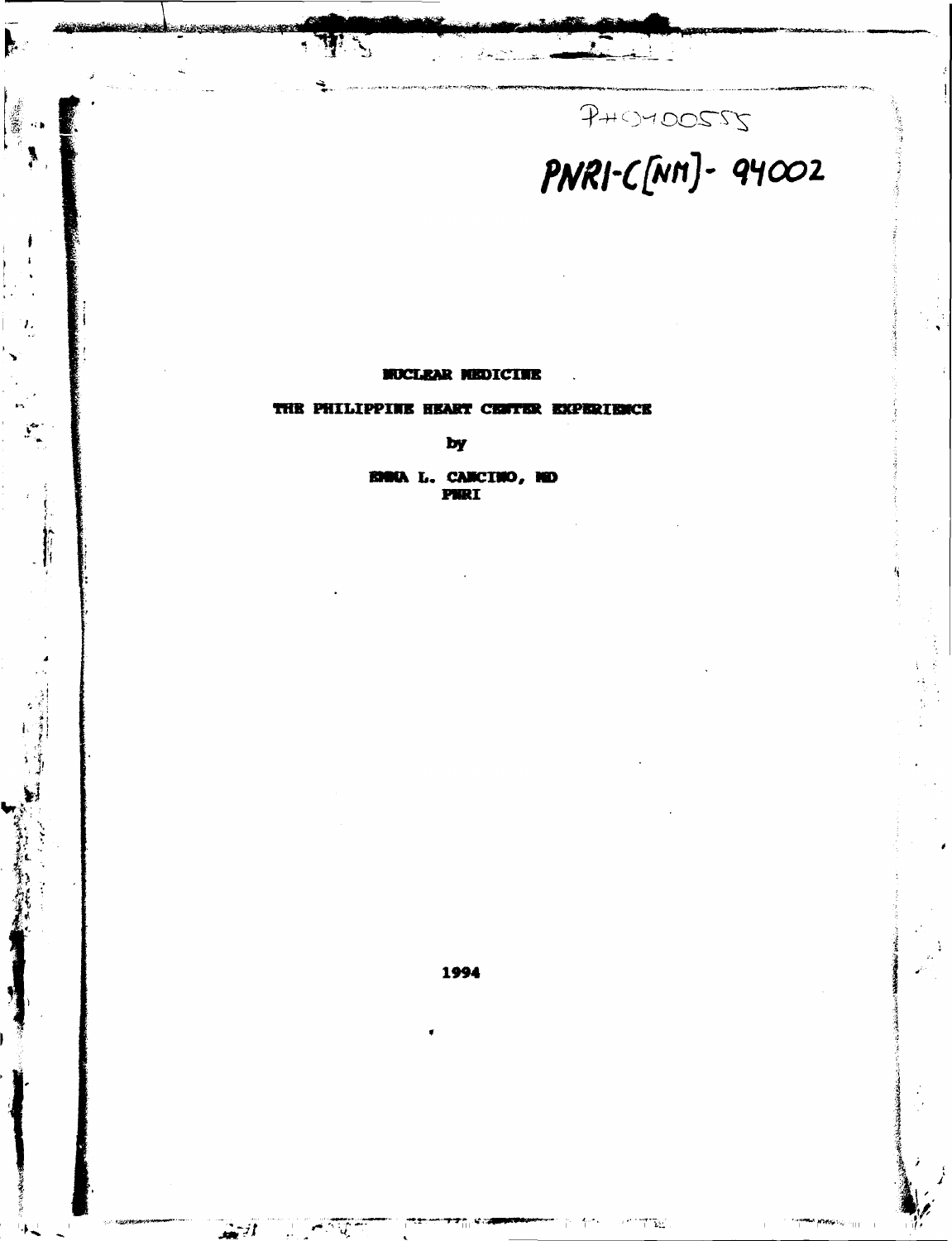#### **NUCLEAR MBDICIME THE PHILIPPINE HEART CENTER EXPERIENCE**

\*%, .-",. •\_. -.-r -i-,-^ *,.-r^,~.* ---^^irV^^V^JiroaE^^

#### **ABSTRACT**

**The following is a report of a three (3) months on-the-job training in Nuclear Medicine at the Nuclear Medicine Department of the Philippine Heart Center- The hospital has current generation Nuclear Medicine instruments with data processor and capable of a full range of in vivo and in vitro procedures. Gamma camera is the principal instrument for imaging in Nuclear Medicine used in Philippine Heart Center. Thyroid scanning procedure is being performed with this instruments. Also the cardiovascular procedures, the pulmonary, skeletal, renal and hepatobiliary procedure are being performed with the use of Gamma camera. Special emphasis is on Nuclear Cardiology since the PHC attends primarily to Cardiovascular patients.** 

**The training included academic and practical instructions in Nuclear Medicine. The PHC has a comprehensive three (3) year training program in Nuclear Medicine for physicians who wish to specialize in Nuclear Medicine. The consultants are Nuclear Medicine specialists who were trained abroad, and some are certified by the American Board of Nuclear Medicine.** 

#### **GAMMA CAMERA**

**The Gamma Camera is the principal instrument for imaging in Nuclear Medicine. It consists of a large detector, in front of which the patient is positioned. The console contains timers and counters to determine the length of exposure, precise light and gears to reject scattered radiations, and a display from which hard copy images can be recorded on photographic film. It is attached to a computer system in which all data are processed, evaluated and stored for future reference.** 

**At the Philippine Heart Center, a full range of procedures are being performed with this instrument. Thyroid scanning is the most commonly done procedure, which reflects the prevalence of thyroid disease in the country, followed by cardiovascular procedures, then by pulmonary, skeletal, renal and hepatobiliary procedures.** 

#### **IDEAL CHARACTERISTIC OF A RADIOPHARMACEUTICAL FOR IMAGING**

- **1. Half life should be similar to the length of the test.**
- **2. The radionuclide should emit gamma rays and there should be no charged particle emission.**
- **3. The energy of the gamma rays should be between 50 and 300 kev.**
- **4. The radionuclide should be chemically suitable for incorporating into a pharmaceutical without altering the biological behavior.**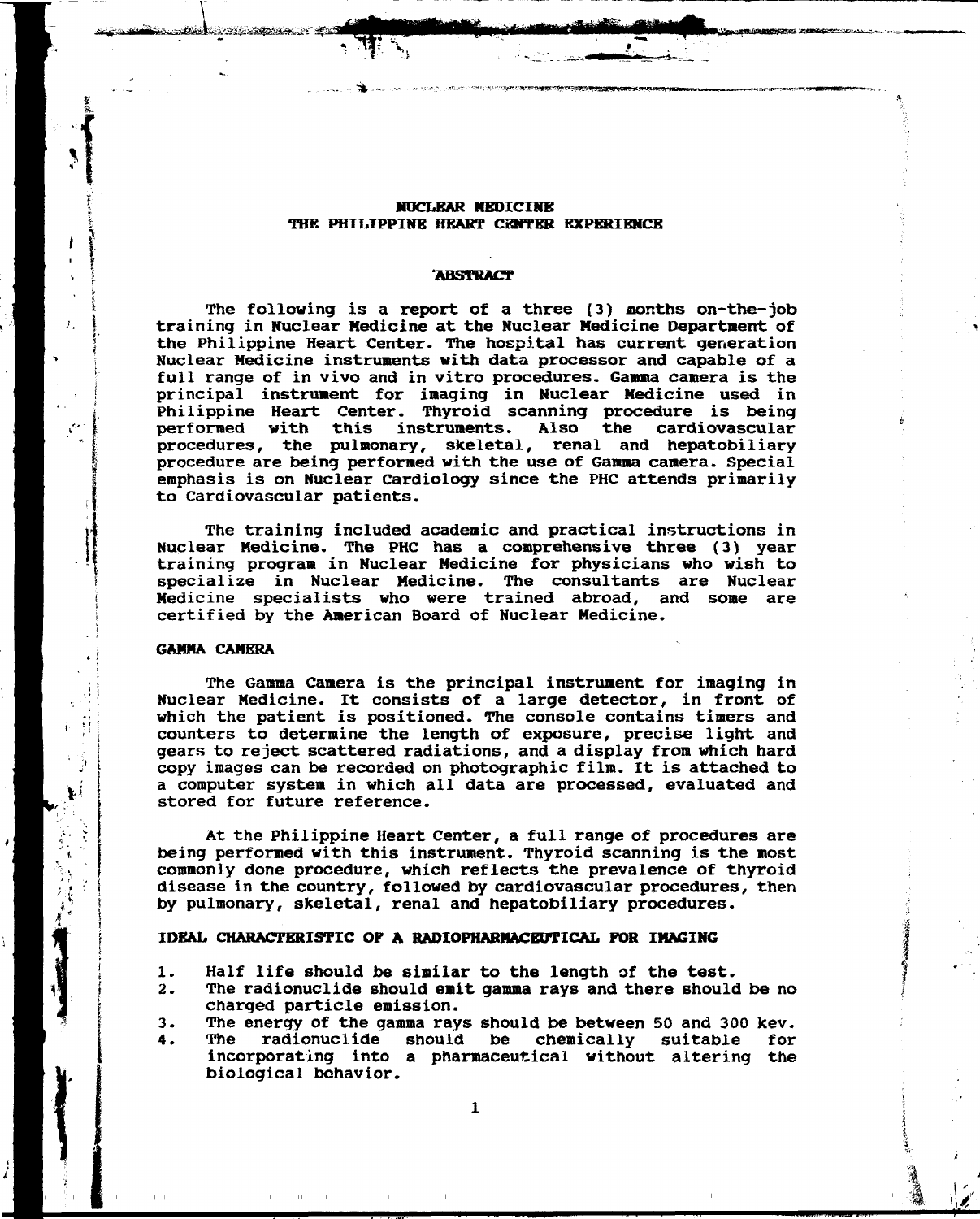5. The radionuclide should be readily available at the hospital site.

*^''i (!^^^^iW^\*\*s<sup>l</sup>*

*^^J«ffMmiBVmmBJnnMW'h^mamm* 

H»frtiStfl»rfrto«;,

- 6. The pharmaceutical should localize only in the area of interest.
- 7. The radiopharmaceutical should be simple to prepare.

#### **THYROID GLAND IMAGING**

فليستعددون والمتطلب والمحاجب

*}* 

**n** 

The thyroid gland is one of the largest endocrine organ, normally located in the lower neck and consists of 2 lobes joined by an isthmus that crosses the anterior tract of the 2nd and 3rd tracheal ring. The normal size is 4.0 cm. x 2.0 cm.

#### Function of the Thyroid Gland

- 1. Concentration of iodine<br>2. Synthesis of thyroid home
- 
- 2. Synthesis of thyroid hormone<br>3. Storage of the various hormo Storage of the various hormones and their release to the circulation as required.

#### Clinical Application Of Thyroid Imaging

- 1. TO confirm the presence of a nodule within the thyroid.
- 2. Identifies the functional characteristics of the nodule.
- 3. To demonstrate the presence of multiple nodules.

#### **Kinetics pf Thyroid Imaging.**

| <b>Radiopharmaceuticals</b><br>Activity administered<br><b>Radiation Dose</b> | Tc 99m pertechnitate<br>$1-10$ mci                                         | $I$ 123-NaI<br>$0.5-1$ mci |  |  |  |
|-------------------------------------------------------------------------------|----------------------------------------------------------------------------|----------------------------|--|--|--|
| Thyroid                                                                       | $1.5 - 15mGy$                                                              | $7.5 - 75$ mGy             |  |  |  |
| <b>Gonads</b>                                                                 | $0.2 - 2$ mGy                                                              | $0.2 - 2$ mGy              |  |  |  |
| <b>Stomach</b>                                                                | $2 - 20$ mGy                                                               | $2.2 - 22$ mGy             |  |  |  |
| Whole body                                                                    | $0.1 - 1$ mGy                                                              | $0.3 - 3$ mGy              |  |  |  |
| Effective dose equivalent                                                     | $0.4 - 4$ mSv                                                              | $5 - 50$ mSv               |  |  |  |
| Patient preparation                                                           | Withdrawal of thyroid medica-<br>tion; Avoidance of food rich in<br>iodine |                            |  |  |  |
| Collimator<br>Ŷ.                                                              | Pinhole, low energy, high reso-<br>tion.                                   |                            |  |  |  |
|                                                                               | Started 15 min.                                                            | Started $1-2$              |  |  |  |
|                                                                               | after injection                                                            | hrs. after<br>injection    |  |  |  |

 $\overline{2}$ 

*ma/mummmiimiHmmmimfKnQt w*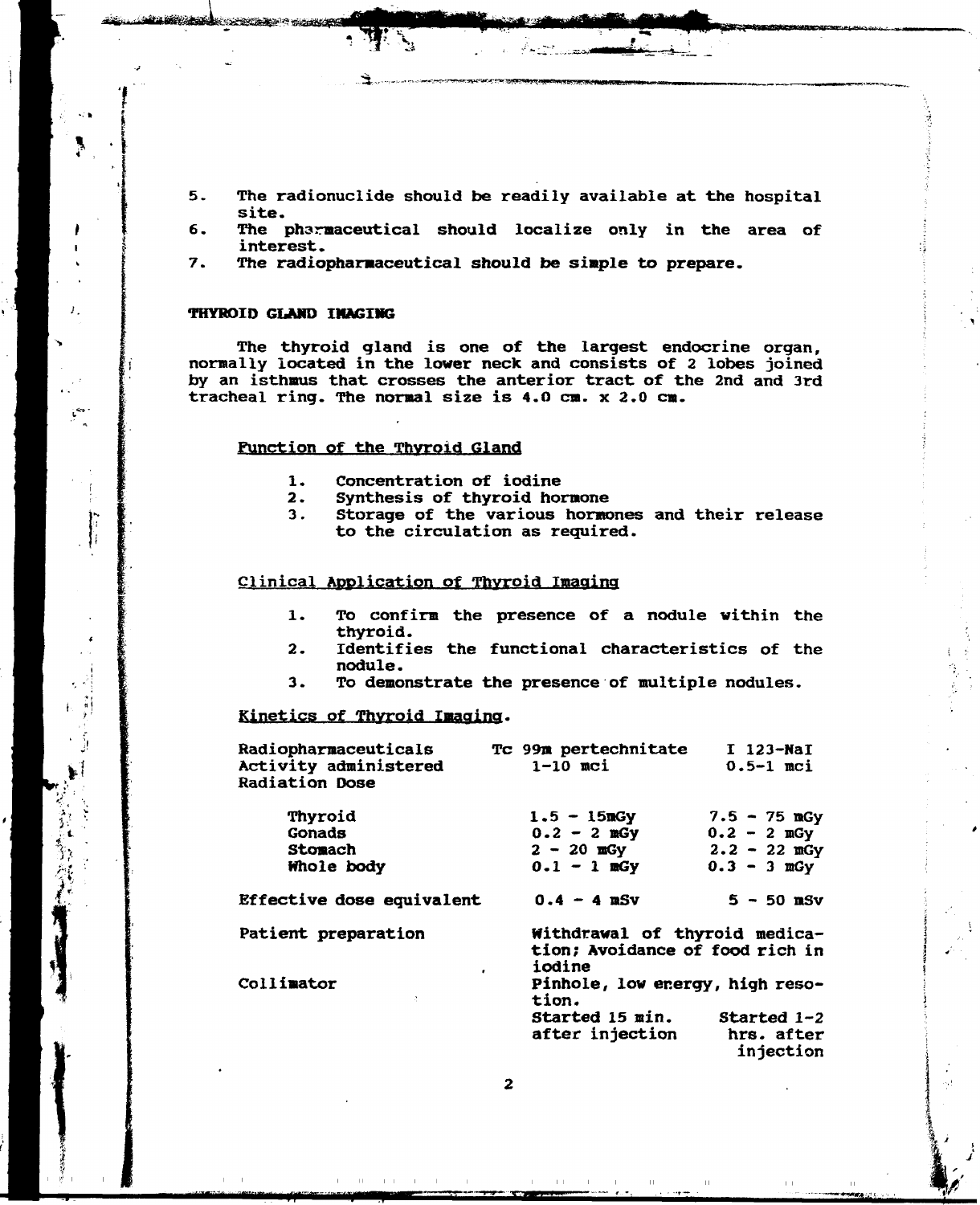#### **Interpretation of results**

**The State of American Property** 

- **1. Normal thyroid gland size is 4 x 2 cm. with homogenous symmetrical tracer distribution.**
- **2. Multinodular goiter presence of multiple, non functioning cold areas (decreased tracer uptake) interdispersed with focal areas of increased activity as in assymmetrical enlarged thyroid gland.**
- **3. Solitary non functioning thyroid nodule areas that do not concentrate radioisotopes.**
- **4. Hyperthyroidism results from the presence of supraphysiological levels of thyroid hormones as a consequence of various diseases.**
- **5. Retrosternal goiter substernal aberrant thyroid gland shown as areas of increased uptake.**

#### **CARDIOVASCULAR SYSTEM IMAGING**

**The following cardiovascular procedures are:** 

- **well established with important application**
- **gives information on cardiac anatomy and physiology**
- **non invasive**
- **they complement oth^r non-nuclear modalities**
- **they are a significant proportion of all Nuclear Medicine procedures done at the Philippine Heart Center**
- **A. Thallium-201 Myocardial Imaging with or without exercise**

#### **indication ;**

- **1. To evaluate the patient with suspected coronary artery disease.**
- **2. To evaluate patients who have undergone coronary by-pass surgery**
- **3. To evaluate patients who have had acute infarction**
- **4. To monitor results of coronary artery angioplasties**
- **5. Shows quantification, size and extent of lesions**

 $11 \times 11$ 

 $1 + 1 + 1$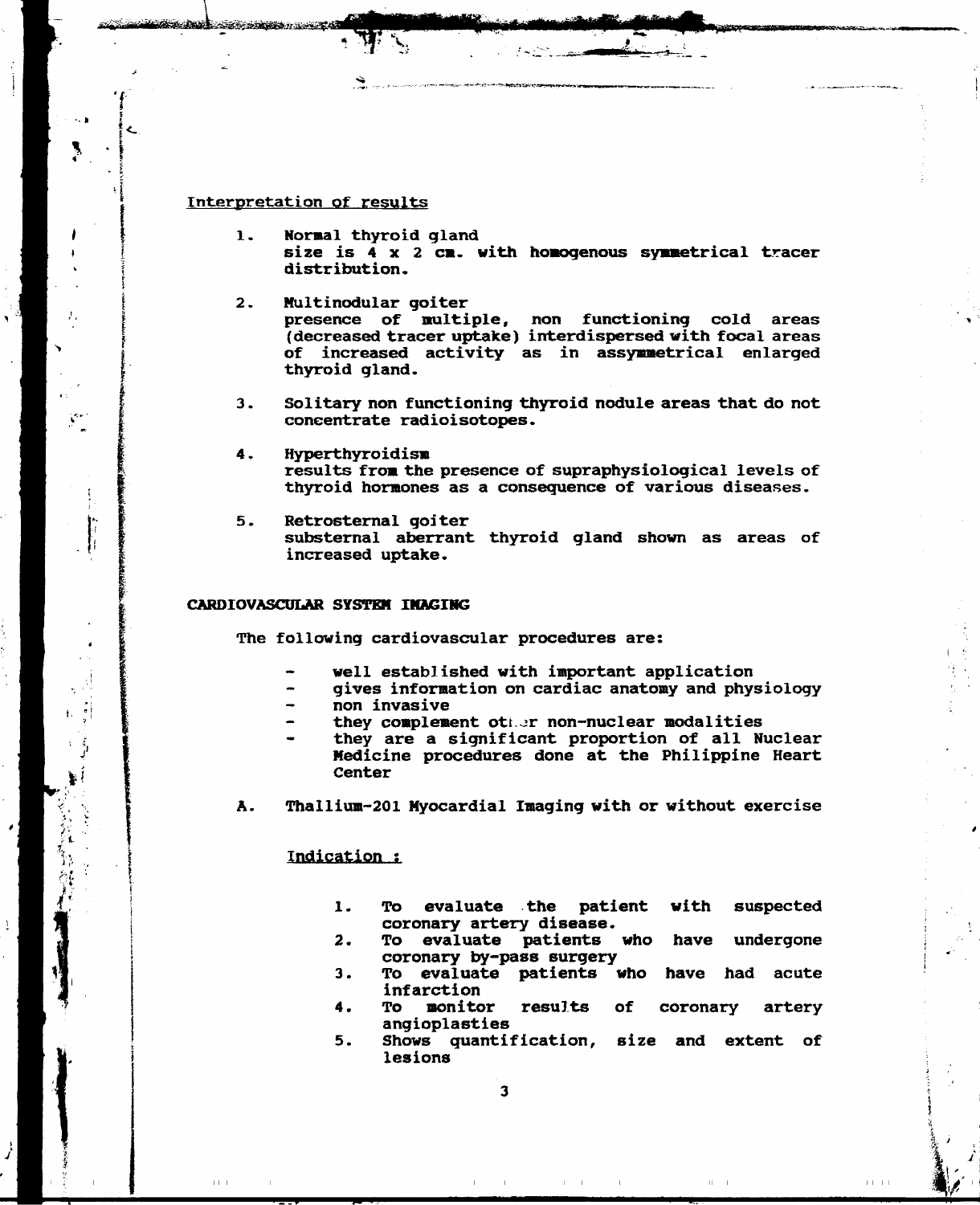#### **Procedure :**

a <del>sa alaman sa mga mga sa</del>

**Patient undergoes a stress test with continuous ECG monitoring. When the patient has reached peak exercise, thallium is injected IV through a previously inserted bore needle and exercise continued for at least 60 seconds.** 

**Adequate stress has occured when patient has reached 85% of maximum predicted heart rate. However, the higher the level of stress, the better the quality of the stress images obtained.** 

**Then 5-10 minutes after the injection, the patient is imaged with a gamma camera, then to be repeated 4 hours later.** 

#### **Interpretation;**

**- divided into 3 categories** 

| 1. |  |         |  |  |  | Normal $-$ no abnormality or significant change |
|----|--|---------|--|--|--|-------------------------------------------------|
|    |  |         |  |  |  | is seen on the stress and resting               |
|    |  | images. |  |  |  |                                                 |

- **2. Ischemia abnormalities are seen in stress images which disappear on the redistribution ones.**
- **3. Scar abnormalities are seen in both stress and resting images.**

#### **Protocols ;**

**Rest imaging - to determine myocardial viability in acute myocardial infarction.** 

- **Stress or exercise imaging to determine the presence of stress induced ischemia**
- **Delayed imaging to determine viability of the myocardium.**

 $1.1-1.1$ 

 $1 - 1$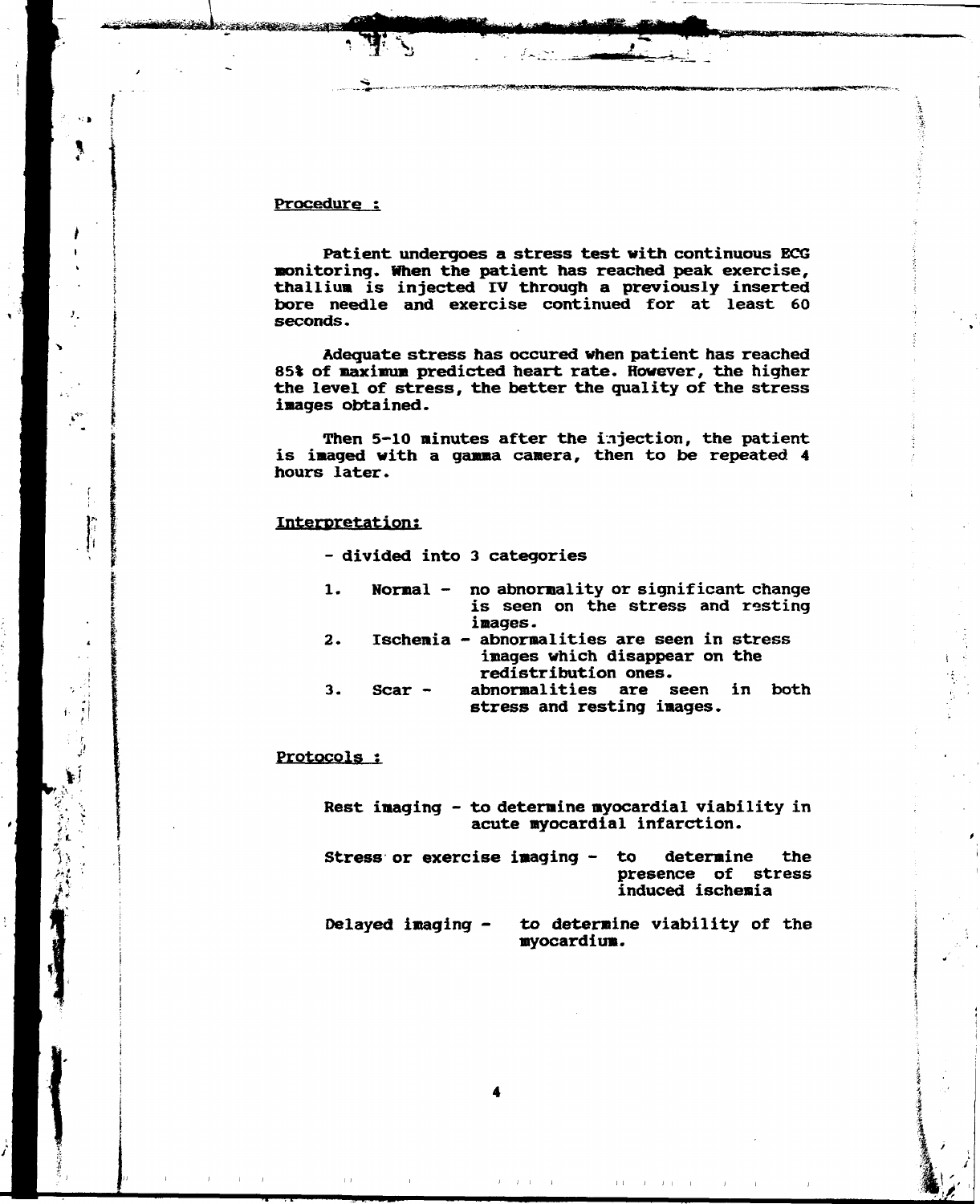# **Kinetics of Myocarial Perfusion Imaging**

" . -,-.™''-^p---«'vc2yr.-ff

| Radiopharmaceutical       | Thallium Chloride              |
|---------------------------|--------------------------------|
| Activity Administerered   | $1.5 - 3$ aci                  |
| <b>Radiation Dose</b>     |                                |
| Gonads                    | $3-5$ mGy                      |
| Heart                     | $3 - 5.5$ mGy                  |
| Thyroid                   | $12 - 24$ mGy                  |
| Colon                     | $14 - 28$ mGy                  |
| Effective Dose Equivalent | $4.5 - 9$ mGy                  |
| Patient Preparation       | Fasting for $4-6$ hrs. - prior |
|                           | to test; cessation of all      |
|                           | cardiac medication porticu-    |
|                           | larly Beta Blockers.           |

**Collimator Low energy, general purpose or high resolution.** 

#### **THALLIUM**

**- introduced in Nuclear Medicine in 1975** 

#### **Physical Properties**

- **Cyclotron produced**
- **Peak energy emission = 69-83 kev**
- **Physical half-life = 73.1 hrs.**
- 4. Contains slight impurities = Pb 203 (0.25%)
	- **Tl 202 (1.9%)**
- **Mercury x-rays near the lower end of resolution scale**
- **Mandatory use of high collimator**
- 

**Characteristics of the optimal Radiotracer for Myocardial perfusion** 

#### **Present in Thallium**

 $\pm 1 \pm 1$  .

- **1. No pharmacologic effect at usual dose**
- **2. Regional myocardial distribution proportional to regional blood flow over the physiological range.**

 $\pm$   $\pm$ 

**3. Rapid blood clearance** 

 $\mathbf{H}=\mathbf{H} \mathbf{H}$ 

5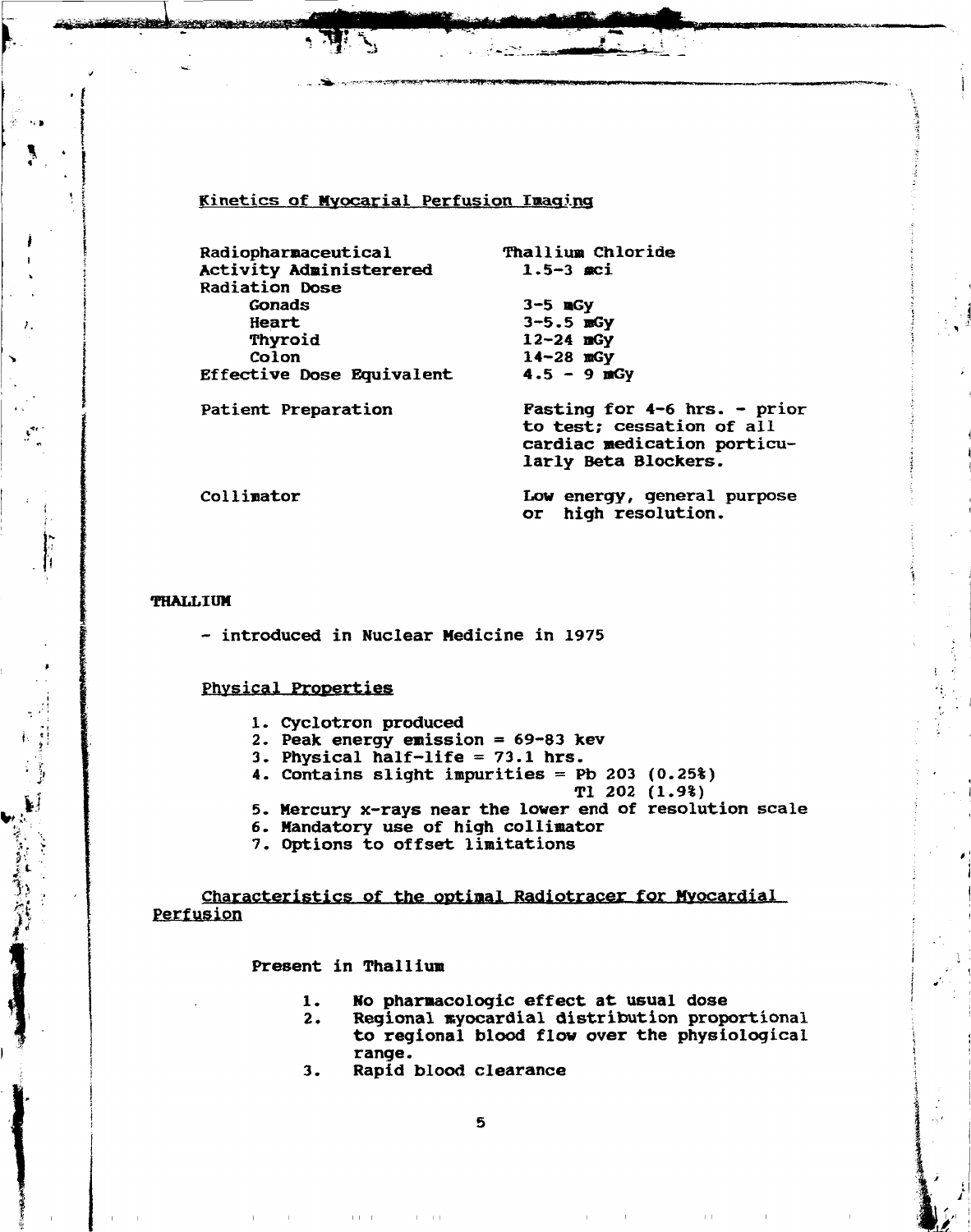# Absent in Thallium

**THE REAL PROPERTY** 

- 4. No myocardial clearance or redistribution<br>5. Gamma ray energy suitable for imaging
- 5. Gamma ray energy suitable for imaging<br>6. Low absorbed radiation dose by the time
- 6. Low absorbed radiation dose by the tissues<br>7. Short effective half-life
- 7. Short effective half-life<br>8. Ready availability
- 8. Ready availability<br>9. Reasonable cost
- 9. Reasonable cost

#### Advantages of Thallium over other imaging agents

- 1. More acceptable for imaging<br>2. Rapid extraction by the myor
- 2. Rapid extraction by the myocardial cells<br>3. Minimal uptake by the abdominal orga:
- Minimal uptake by the abdominal organs during exercise
- 4. Adequate for shipment and storage<br>5. Not altered by cardiac drugs
- Not altered by cardiac drugs

#### Disadvantages Of Thallium

- 1. Low energy emission from the heart<br>2. Limited use for serial studies
- 2. Limited use for serial studies<br>3. Expensive
- 3. Expensive<br>4. Not readi
- Not readily available

# Kinetics of Thallium

- 1. Organ distribution : heart 3-5% of injected dose<br>2. Myocardial extraction efficiency : 85-88%
- 2. Myocardial extraction efficiency : 85-88%
- 3. Blood concentration
	- 1 min. 10 % of injected dose
	- 2 hrs- 1% of injected dose
- 4. Uptake is linearly related to blood flow<br>5. Homogenous distribution in the nor
- distribution in the normal left ventricle
- 6. 80% of peak activity in 1 min.

#### Myocardial Thallium Distribution Depends On:

- 1. Delivery 3. Washout<br>2. Extraction 4. Decay
	- Extraction

#### Factors affecting Uptake

- 1. Initial blood flow<br>2. Cellular extraction
- 2. Cellular extraction

#### Factors affecting Clearance

1. subtances that decrease intravascular Tl concentration - glucose, insulin, K solution

6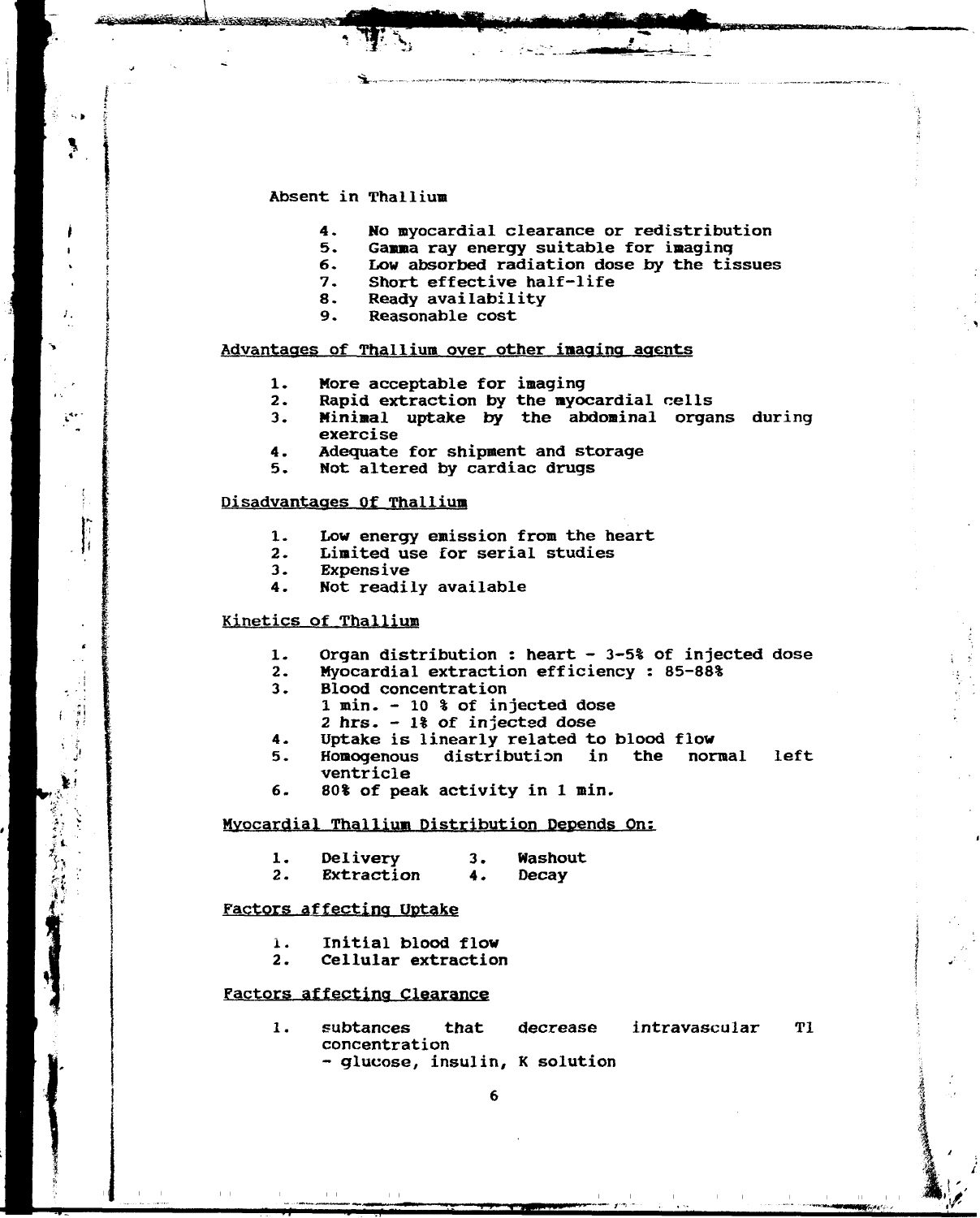#### **Factors affecting Myocardial Tl distribution**

- **1. Initial uptake = regional blood flow**
- **= extraction efficiency**
- **2. Equilibration process = continuous Tl uptake = net myocardial Tl washout**

#### **Redistribution Phenomenon**

- **disparate rate of washout between normal and ischemic myocardium**
- **continuous Tl uptake**
- **may begin early after relief of ischemia**
- **increased Tl concentration in ischemic myocardium**
- **no evidence of necroseo myocardium**
- **differentiates scar from ischemia**

#### **Kinetics**

<u> and green an</u>

- excretion is mainly through the kidney in the first **24 hrs.**
- **biologic half-life is 10 2.5 days**
- **effective half-life is 56 hrs.**
- **B. Myocardial Infarct Avid Imaging** 
	-

**Indication :** 

- **1. To evaluate patients with previous Myocardial infarction**
- **2. For evaluation of cardiac performance**
- **3. In cases of intravascular cardiac diseases like budle branch block**
- **4. In cases of sub endocardial infarct**
- **5. To study blood flow through the central circulation**
- **6. To study the morphology of cardiac arteries and the great vessels**
- **7. To delineate the boundaries of intracavitary and intravascular blood pools**
- **8. In cases of radionuclide angiography**

#### **Procedure ;**

**The procedure is the same as Thallium myocardial imaging but the radionuclide used is Technetium-99m pyrophosphate.** 

 $\pm$  1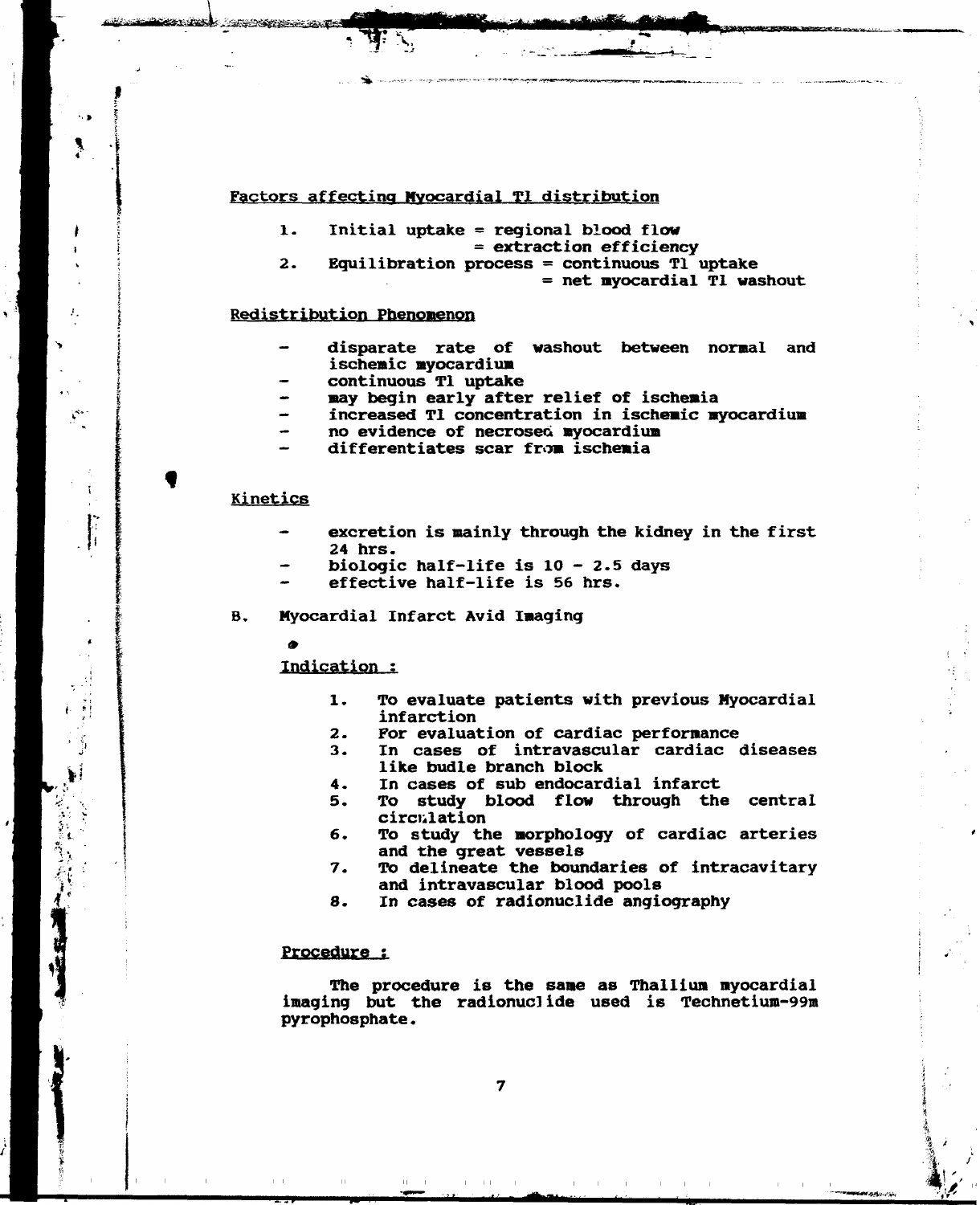#### **Interpretation :**

**Tc-99m labelled pyrophosphate concentrate within severely ischemic and necrotic tissue, thus in films they present as increased tracer uptake on the affected area.** 

**ihe optimal value of this procedure is between 24-72 hrs. after the onset of the pathology.** 

# **Variables affecting Infarct Imaging**

- **1. type and quality of tracer**
- **2. type and quality of instrument**
- 
- **3. size and location of the infarct 4. time of evaluation of the infarct**
- **5. age of the patient**
- **6. experience of the interpreter**

#### **Causes of false positive Pyrophosphate studies**

- **1. unstable angina**
- **2. myocardial trauma**
- **3. radiation therapy**
- **4. chemotherapy**
- **5. myocardial tumors**
- **6. valvular calcifications**
- **7. myocarditis, pericarditis**
- **8. ventricular aneurysyms**
- **c. First Pass Radionuclide Angiography**

#### **indication ?**

**To provide information about the anatomy and function of the heart.** 

- **a. Qualitative** 
	- **shows in dynamic fashion tracer transit through the circulation,**
	- **superior vena caval obstraction**
	- **intracardiac shunt, congenital malformation and pericardial effusion is seen**

#### **b. Quantitative**

- **for processing, display and analysis of abnormality**
- **for shunt quantitation**
- **for ventricular function and motility, and del of valvular regurgitation**

 $\mathbb{H}^+$ 

 $\pm$  1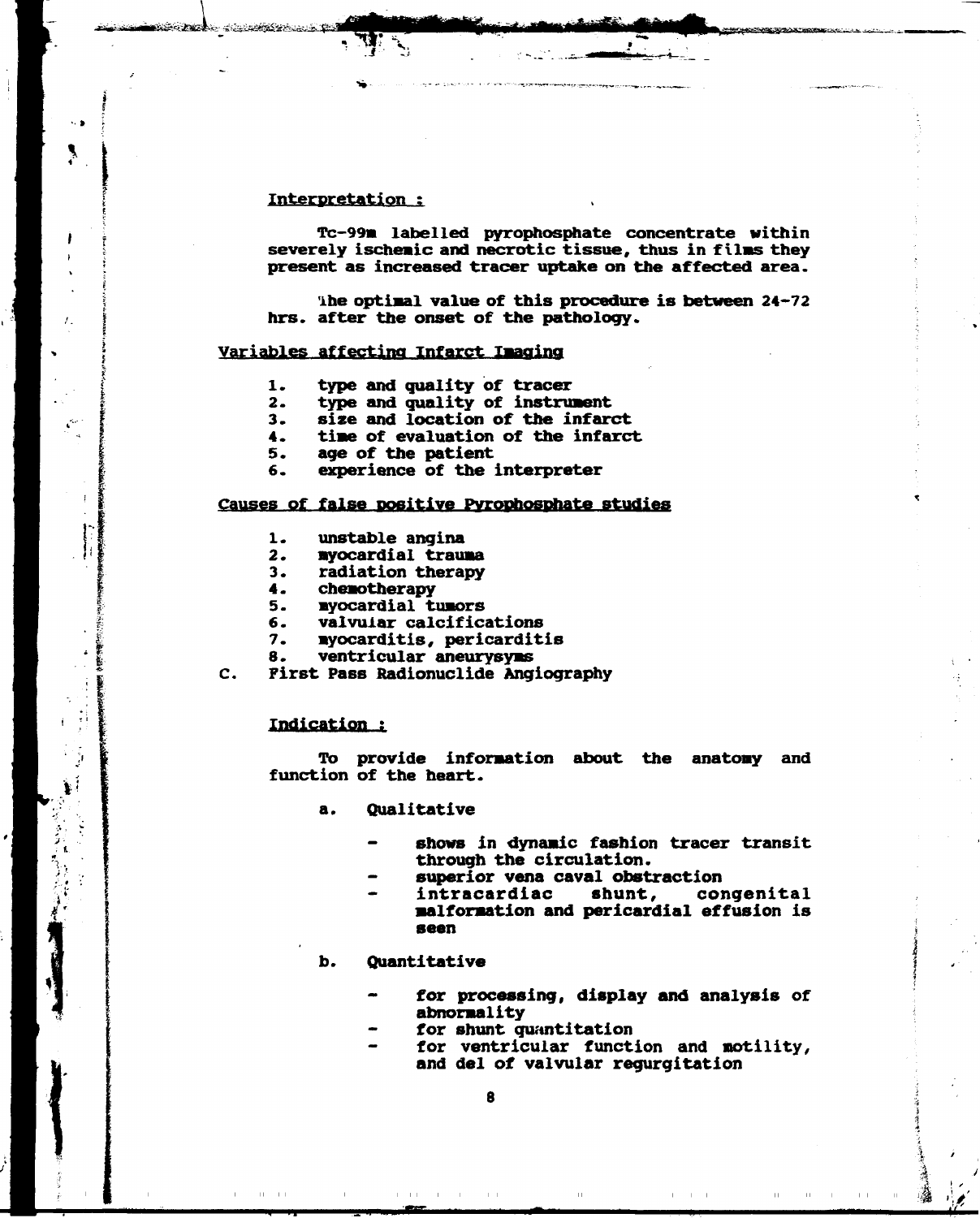#### Procedure :

**<sup>J</sup> . '!** 

*t* 

**The sane as myocardial infarct avid imaging, but in addition to the usual plates obtained, the tracer transit from the site of injection to the circulation are imaged at specified time intervals.** 

D. **Gated Cardiac Blood Pool Studies** 

**rL"'nniiihi1r~"'r''f\*''T \*-'-—' -•-•-^-----j^-.--- MdkUiWHMHia** 

**a. Resting Gated Cardiac Blood Pool** 

#### **Indication ;**

- **to detect ventricular aneurysyms**
- **for risk stratification in post MI patients**
- **for monitoring cardiomyopathy** 
	- follow-up of atrial or mitral **regurgitation**
- **for evaluation of right ventricular functions**
- **as in cor pulmonale or COPD**

**b. Exercise Gated cardiac Blood Pool** 

**Indication** 

- **to evaluate myocardial eschemia**
- **to evaluate wall motion at rest and development of wall motion abnormality during stress**
- for evaluation of endocardial function at rest **and during stress**

#### **E. Biological Metabolic Imaging**

**These procedures are not yet being done at the Philippine Heart Center as they require more specialized techniques and xnstruments and specially trained personnel. However they are being done in countries with more advanced technologies.** 

- **1. Myocardial Immunoscintigraphy** 
	- **done to detect, localize and quantitative myocardial necrosis.**
	- **AgAb are labelled with tracer to permit scintigraphic imaging.**
	- **It is more accurate in infarct sizing than pyrophosphate.**
	- **May image necrosis in myocarditis and evaluate heart transplant rejection.**
	- **Tc-99m labelling and increase demand in the future may bring down cost**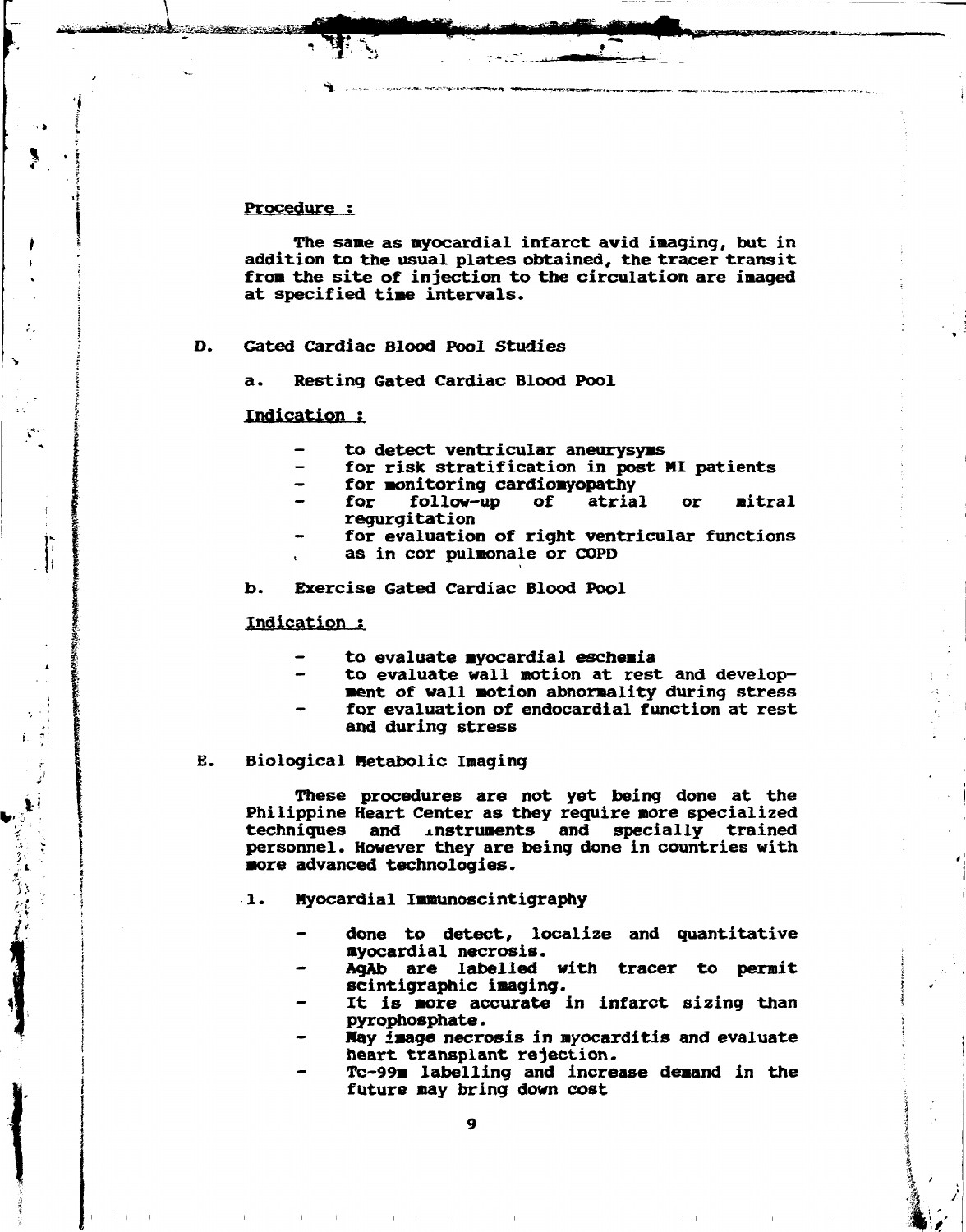- **Thrombus detection and localization using Indium**   $2.$ **111m labelled platelets and leukocytes**
- **Myocardial inflammation Scintigraphy in active**   $3.$ **myocarditis using Ga 67.**
- **Myocardial Adrenegic Innervation Scintigraphy for**  4. **imaging neural tumors using 1-123.**
- **PET Myocardial**   $5.$ 
	- **positron emitting radionuclide**
	- **for evaluation of myocardial glucose, fatty acid metabolism and perfusion**
	- **for research and clinical studies**
	- **gold standard for myocardial viability**

#### **BONE SCAN**

**Indications:** 

- **1. For staging cancer it demonstrates metastatic disease in bones before the disease is shown radiologically.**
- **2. For diagnostic examination of patients with breast cancer before radical surgery.**
- **3. To determine the extent of metastasis.**
- **4. To evaluate the results of therapy.**
- **5. To investigate any bone lession such as fractures, infection, tumor or healing bone which shows as an increase in activity.**
- **6. To assess the size and extent of primary bone tumor.**
- **7. To confirm the presence of osteomyelitis.**
- **8. To demonstrate the vascularity and avascularity of bone diseases.**
- **9. To investigate bone pains.**

#### **procedure?**

**Patient is injected with Technetium (Tc-99m) pyrophosphate by intravenous route, then patient is scanned with a gamma camera 4 hrs. post injection to allow the radionuclide to deposit in the bony structures, as this is a bone seeking nuclide. Patient is scanned from head to toes with anterior and posterior views taken. The camera picks up signals from the radionuclide compound administered earlier and images are seen on a TV like screen, transferred in films and are stored in a computer for later studies.**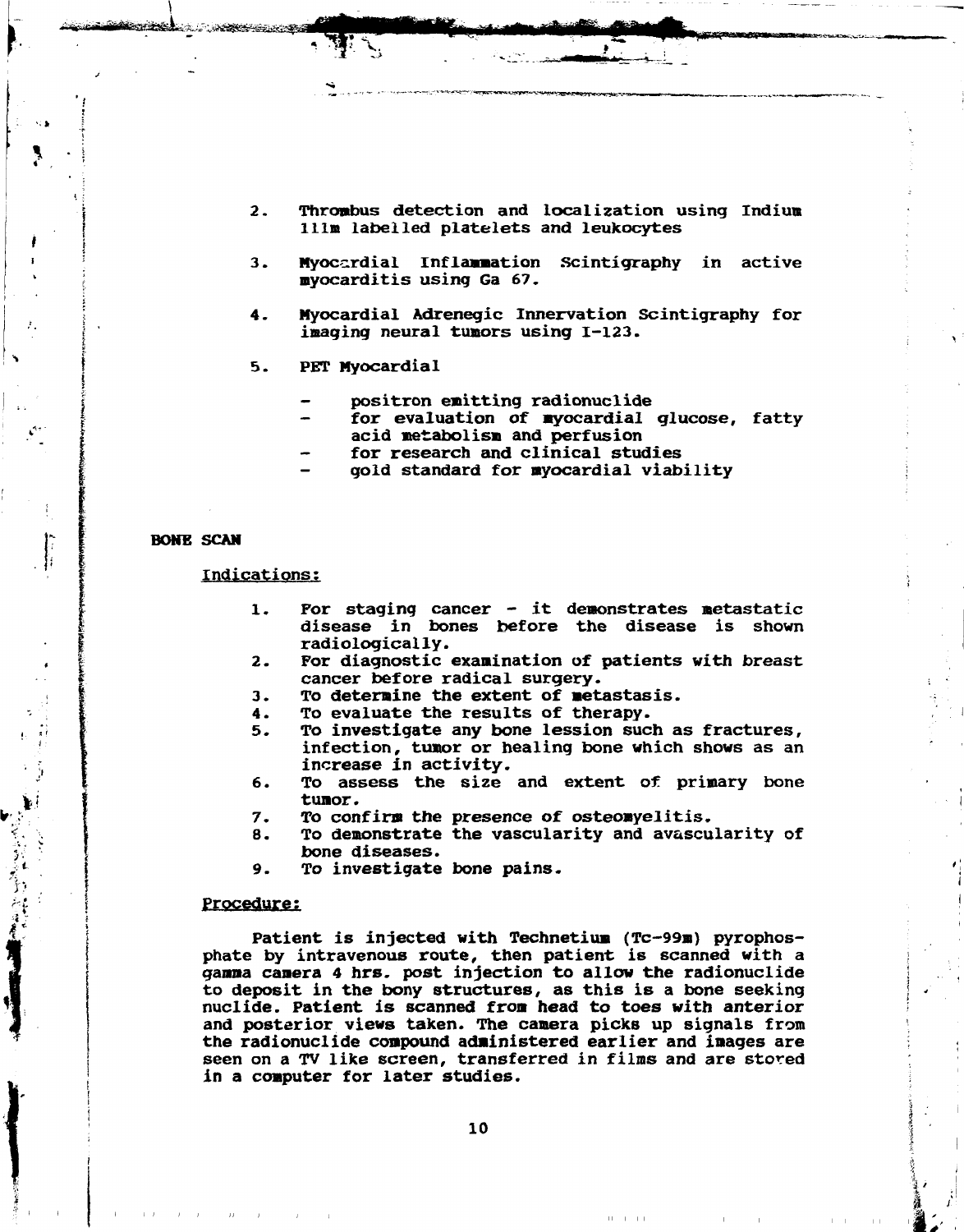#### **Interpretations:**

SSSftsiiSg

**4** 

JH

*\;* ' *<sup>i</sup> ••* , *t-l. •*   $\sum_{i=1}^{N}$ 

•. *:* **\***   $\mathcal{B} \subset \mathcal{A}$  . <sup>1</sup>\* **i** 

- **1. Normal bone scans** 
	- **appearance vary with age**
	- in children, increased uptake are seen in areas of **active growth (epiphyses shows very high uptake).**
- **2. Abnormal bone scan** 
	- **absent uptake occurs in osteolytic tumors, granulomata and vascular lesions of the bone.**
	- **diminished uptake of bone is seen in severe cardiac failure, in patients with large doses of steroids or vitamin C.**
	- increased uptake are seen in areas of calcifica**tion, infraction of muscle, heart, brain, intestines, spleen.**
	- **benign and malignant neplasms.**
	- **inflammatory conditions as in arthritis.**
	- **infectious processes.**
	- **sites of trauma or injury.**

#### **Protocol for Bone Imaging**

**Radiopharmaceutical Tc-99m methylene diphosphate or pyrophospahte Activity administered 10-20 mCi Radiation dose skeleton** 5.6 - 12 mGy<br>marrow 3.9 - 8.2 mGy **marrow** 3.9 - 8.2 mGy<br>bladder wall 2.4 - 5.1 mGy **bladder wall** 2.4 - 5.1 mGy<br>gonads 1.4 - 3.0 mGy **gonads 1.4 - 3.0 mGy whole body 1.7 - 3.8 mGy Effective equivalent 3.2 BSV** 

**Patient preparation Good hydration. Patient should**  encouraged to **following injection then empty bladder immediately rpior to imaging'.** 

 $\Box$ 

 $1 - 1 - 11$ 

**I >** 

 $\mathbf{F}^{\prime}$  ,  $\mathbf{F}^{\prime}$ 

#### **Notes;**

"\*WP

**Dental caries and other dental procedures like dental filling also shows increased tracer uptake. Likewise, extravasation of the radiotracer in the injection site also shows a very distinct tracer uptake.**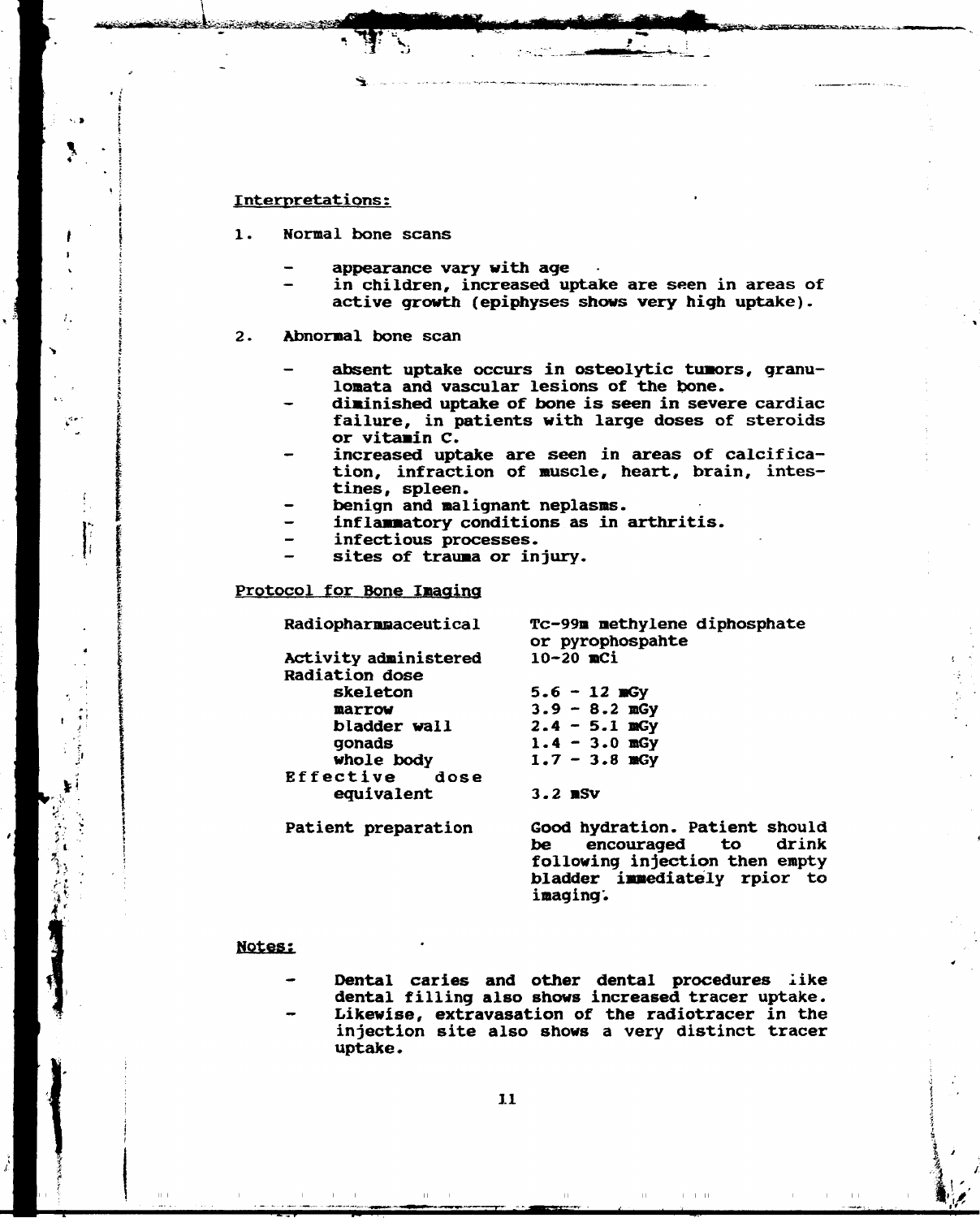#### **KIDNEY SCAN**

**< ,** 

**' (** 

 $\frac{1}{2}$ 

**<sup>l</sup> { ••••**  $\sum_{i=1}^k$ 

#### **Indications;**

- **1. To evaluate the presence of infection.**
- **2. To determine the presence of obstruction.**
- **3. To evaluate the extent and nature of trauma in traumatic cases.**

 $\mathcal{G} \subset \mathcal{M}$  ,  $\mathcal{G} \subset \mathcal{M}$  , which is a function of  $\mathcal{M}$  , and  $\mathcal{M}$ 

 $\mathcal{L}$  is the second continuous function of  $\mathcal{L}$ 

*¥* 

**4. To evaluate the presence and consequences of high blood pressure.** 

#### **Procedure;**

**The patient is injected through intravenous route with Technetium-99m DTPA, then scanned immediately with a gamma camera. Scanning is done from the area of injection at several seconds interval until its deposition in the kidney. Time between administering the compound and taking the scan may vary depending on the coumpound used. Each step is reflected on a** *TV* **like screen, then processed in films and are stored in a computer for later study.** 

#### **Interpretation;**

**Areas of obstruction are seen as diminished to absent tracer uptake while areas of trauma are seen as marked uptake of the radionuclide.** 

#### **Radiopharmaceuticals used to assess kidnev function**

- **I. Ideal agents used to measure glomerular filtration rate.** 
	- **1. It must not be bound to plasma and other blood components either reversibly or irreversibly.**
	- **2. It must be freely filterable by the glomerular ultrafilter.**
	- **3. It must not be actively or passively reabsorbed or secreted by the renal tubular epithelium.**
	- **4. It should be chemically pure, stable, and should be metabolically and pharmacologically inert.**
	- **5. It must be easily measurable. If radioactive it should give a low radiation dose.**
	- **6. The agent must be cleared from the circulation solely by the kidney and not by other organs.**

**Ideal agents could be any of the following:** 

- **Chromium 51 EDTA**
- **Iodine 125 Iothalamate**
- **Technetium-99m DTPA**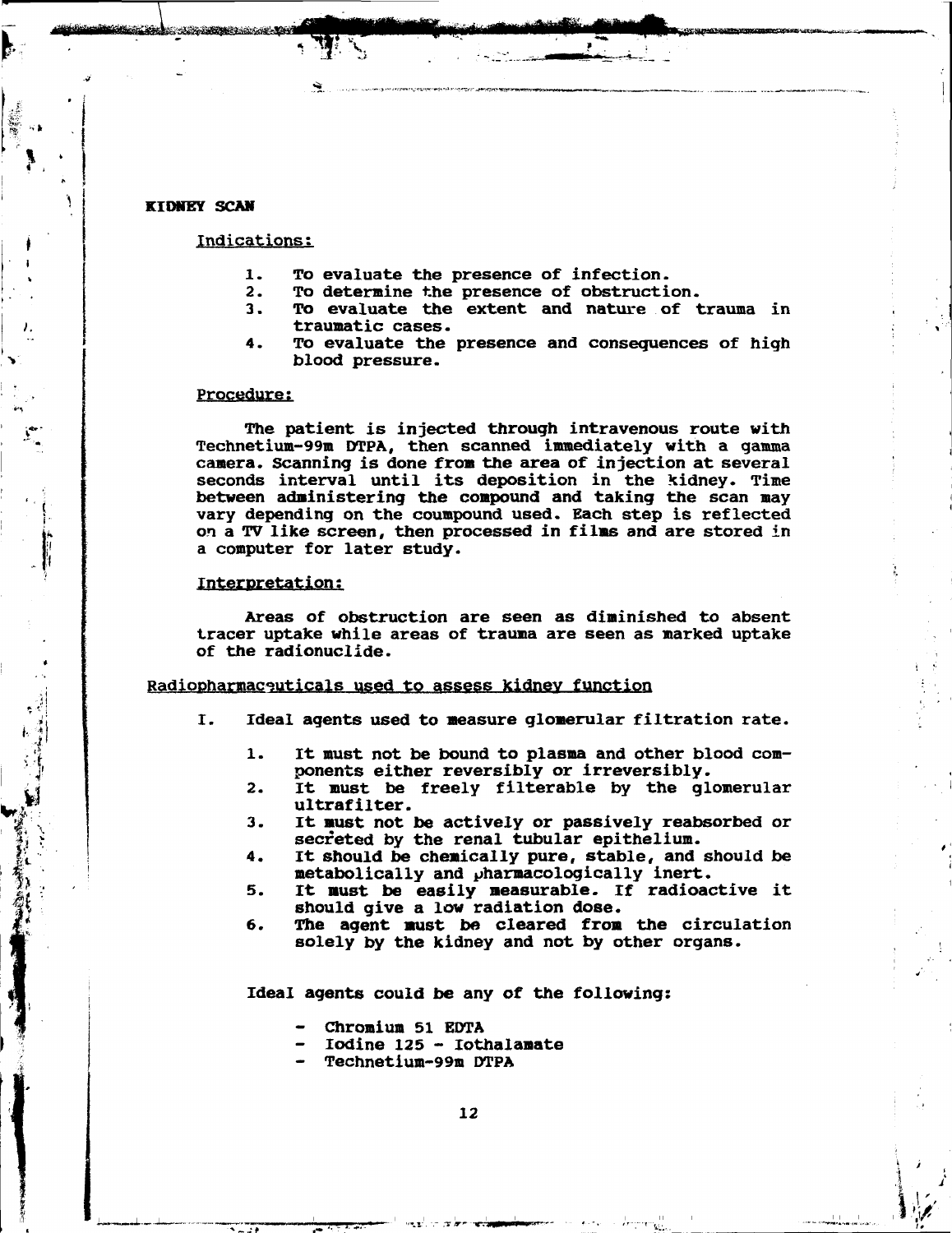#### II. Ideal agent for measuring renal blood flow

1. It must be metabolically inert.<br>2. It must be cleared from the circ

*\*\*%,* **' »' '•-:-•-"-.***r^rtr<r\*','^-:\*r^^ • ™r\*'T\*^f:&^',^m>\*-\*\*-3!<* 

- It must be cleared from the circulation by no other organ except the kidneys.
- 3. Its volume of distribution should exceed plasma volume as little as possible.

Ideal agents for measuring re lal blood flow are the following:

Iodine-131<br>Iodine-123

Orthoiodohippurate

III. Ideal Agent for Renal Imaging.

- 1. It should have an extraction fraction of unity with irreversible binding of the agent to the tissues of the kidney.
- 2. It should not be bounded by other tissues or excreted by other organs.
- 3. Its volume of distribution should be as small as possible to achieve rapid blood clearance and high target.
- 4. It must have a suitable energy for the available imaging instruments and give a low radiation dose to patients.
- 5. It should be metabolically and pharmacologically inert, chemically stable and pure.